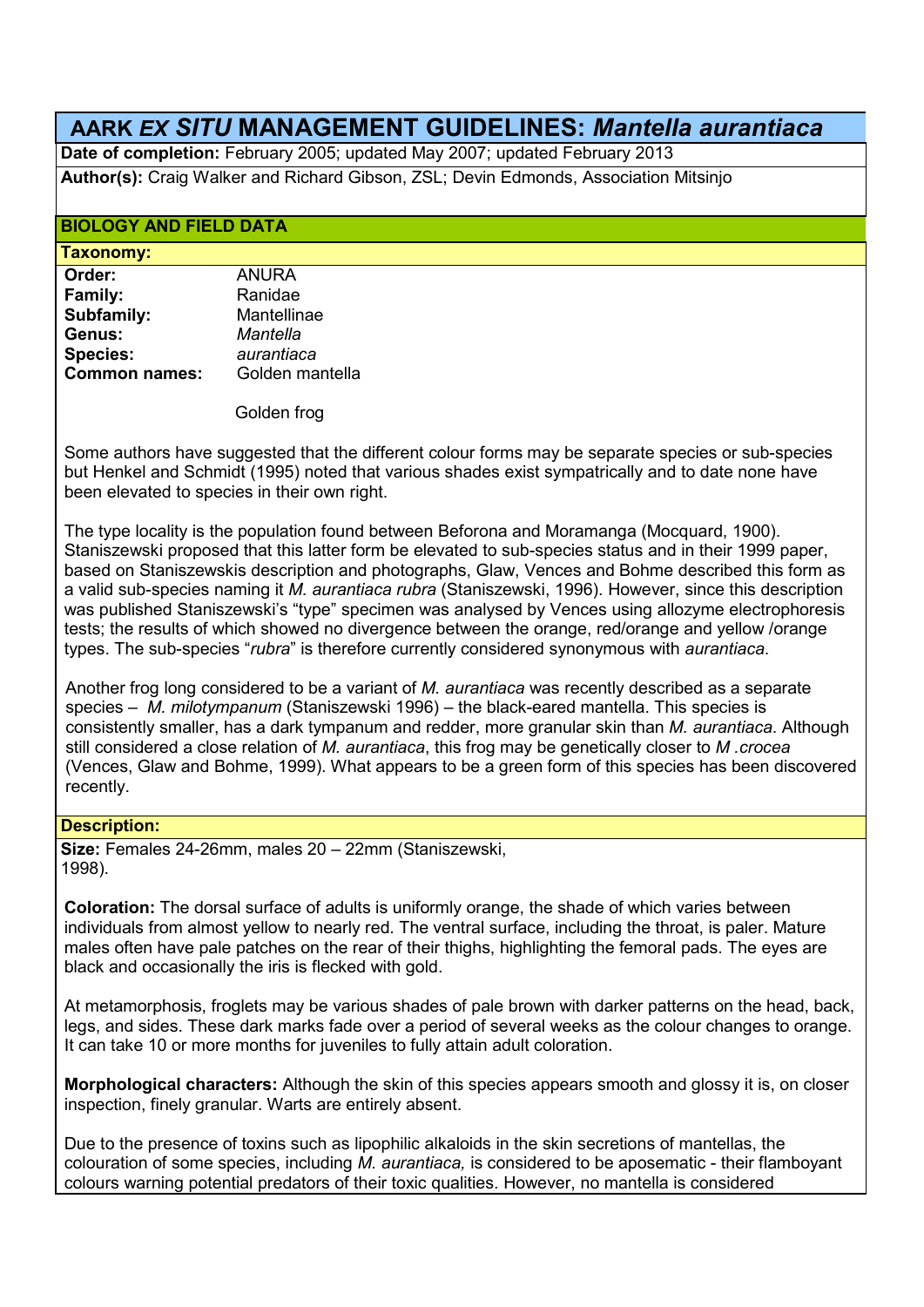dangerous to humans.

Males have a single sub-gular vocal sac.

The forelimbs have four digits and the rear five. In keeping with their largely terrestrial habits they have no webbing between the digits.

#### **Longevity:**

Skeletochronology showed wild *M*. *aurantiaca* to live no more than 2 years (Jovanovic & Vences, 2010). In captivity these frogs regularly live beyond five years and one kept by Staniszewski survived 12 years (Staniszewski, 2001).

## **Zoogeography/ecology:**

**Distribution:** All known *M*. *aurantiaca* localities are centered in the remanant eastern rainforest corridor north and southwest of the city of Moramanga between 873 and 1,054 meters asl (Randriavelona et al., 2010a). Near Andasibe; between Beforona and Moramanga; Ambatoharanana; Beparasy region; Anosibe An'Ala (Glaw and Vences, 1994); Menalamba; Antaniditra; Torotorofotsy Wetland (Zimmerman and Hetz, 1992).

**Habitat:** Humid mid-altitude tropical forests surrounding small marshy depressions with ephemeral pools which are used for breeding (Randriavelona et al., 2010b). The frogs forage actively for prey among dense vegetation, in loose soil

and leaf-litter and have been found 40cm deep in the litter (Henkel and Schmidt, 1995).

**Population:** Rabemananjara et al. (2008) found 836-1317 individuals per hectare during three brief mark-recapture studies in 2004 and 2007, though they also note that estimating population sizes from these data which were collected during peak breeding season is not of great value (Randriavelona et al., 2010a)

**Status:** This species listed as Critically Endangered (Cr) in the IUCN Red List of Threatened Species (www.globalamphibians.org).

As a result of international trade, the species it is listed on Appendix II of CITES.

Ironically it has been suggested that the increased interest in the collection of mantellas for the pet industry came as a direct result of the listing of all South American *Dendrobates* and *Phyllobates* species on App. II in 1987. Because of this regulation of the trade, the market turned its attention to the then unprotected mantellas.

Due to the continuing threat to their already restricted natural range the exploitation of *M. aurantiaca* "may be a very significant threat" (Zimmerman and Zimmerman, 1994; Raxworthy and Naussbaum, 2000).

 Despite their inclusion on Appendix II of CITES the trade in *M. aurantiaca* continues to grow (UNEP World Conservation Monitoring Centre, 1998), with the United States being responsible for 75% of exports (>12,500 animals/yr).

## **Diet:**

 The small size of these amphibians restricts the size of their potential prey to that of small invertebrates. In the field this mainly takes the form of ants and termites for which the frogs actively forage (Glaw and Vences, 1994). Analysis of 65 adult *M*. *aurantiaca* at Torotorofotsy Wetland found the stomach contents to mainly be composed of mites, collembolans, ants, and flies (Woodhead et al. 2007)

**Reproduction:**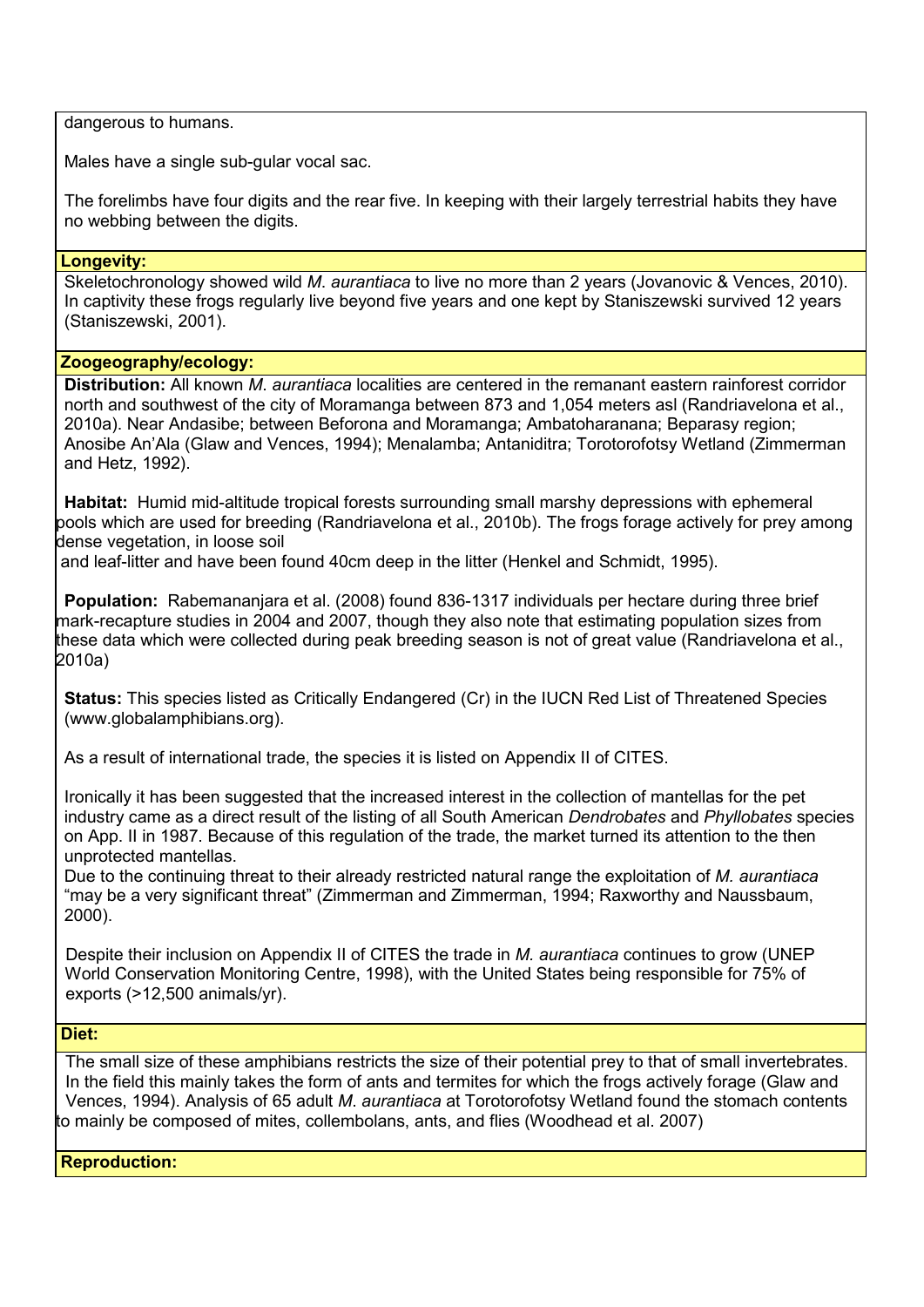**Sexual maturity/age at first breeding:** Sexual maturity is attained at 12-15 months (noted from captive observations) (Staniszewski, 1998).

**Seasonality:** In the wild this species has a period of relative inactivity during the Madagascan upland winter from May to October. At this time feeding, mating, and general activity become greatly reduced as the temperature drops and the air becomes less humid (Staniszewski, 1998). In the spring and summer from November to April, temperatures rise, rainfall and therefore humidity increases, and so does the activity, feeding, and breeding of the frogs.

**Eggs/oviposition/clutch size/ incubation:** Eggs are white and have a diameter of 1.5–2mm. They are deposited terrestrially in a mass of jelly near a water source and undercover of leaf litter or similar. Many objects are cited as laying cover in the literature including pieces of wood, bark, coconut shells and even plastic film containers (Henkel and Schmidt, 1995). Clutch sizes of 20 to to more than 100 eggs have been reported.

Embryogenesis may last 14 days (Blommers-Schlosser, 1979) and the tadpoles are washed into the surrounding ephemeral pools as water levels rise. Metamorphosis follows in around 70 or more days though studies on larval development in the wild are lacking.

## **Activity and other notable behaviour:**

Mantellas are diurnal and highly active. They are said to be 'bold' in as much as they move around clear of ground cover while searching for prey, engaging rivals in "combat" or attracting potential mates. The high altitude species, including *M. aurantiaca* are reported to spend time sitting in pools of sunlight and males have been observed vocalising from such areas (Staniszewski, 2001).

## **MAINTENANCE IN CAPTIVITY**

# **Accommodation**

#### **Adult animals:**

**Enclosure design:** Depending on whether a "natural" looking set up is required, as would be likely for a public exhibit, or a "laboratory" one, for ease of maintenance in an off-show breeding set up, many different materials can be utilised:

#### *"Natural" method*

Substrate: Due to the humidity levels required the substrate should be able to drain freely. To this end a layer of pea gravel at least several centimetres deep should be placed directly onto the bottom of the enclosure. Any very large rocks or logs used as furnishings should be placed in position first to avoid "shifting". With the gravel in place, the accumulated water can be removed either through a drainage hole/pipe or can be pumped out using an aquarium pump (if the water is at a constant level above the height of the pump).

A soil substrate can then be placed on top of the gravel. This can be "coir" coconut compost or peat and can be mixed with sand to improve drainage. Again, several centimetres of this should be sufficient unless landscaping demands slopes.

Furnishings: As this species climbs well, the use of aerial branching is an ideal method of increasing the area available to the frogs. Live plants can be used and there are many ideal species available commercially. Some, such as bromeliads, will be used for cover by the frogs. Water can simply be presented in an easily removable ceramic or plastic bowl, or in a pond with running water. Small electric pumps are available commercially which are placed into the pool and circulate the water or send it over waterfalls etc. It is important to prevent the possibility of the frogs being drawn into the pump. One method is to have the pump (or just the inlet) covered with a mesh cage, another is to cover the pump with gravel.

#### *"Laboratory" method*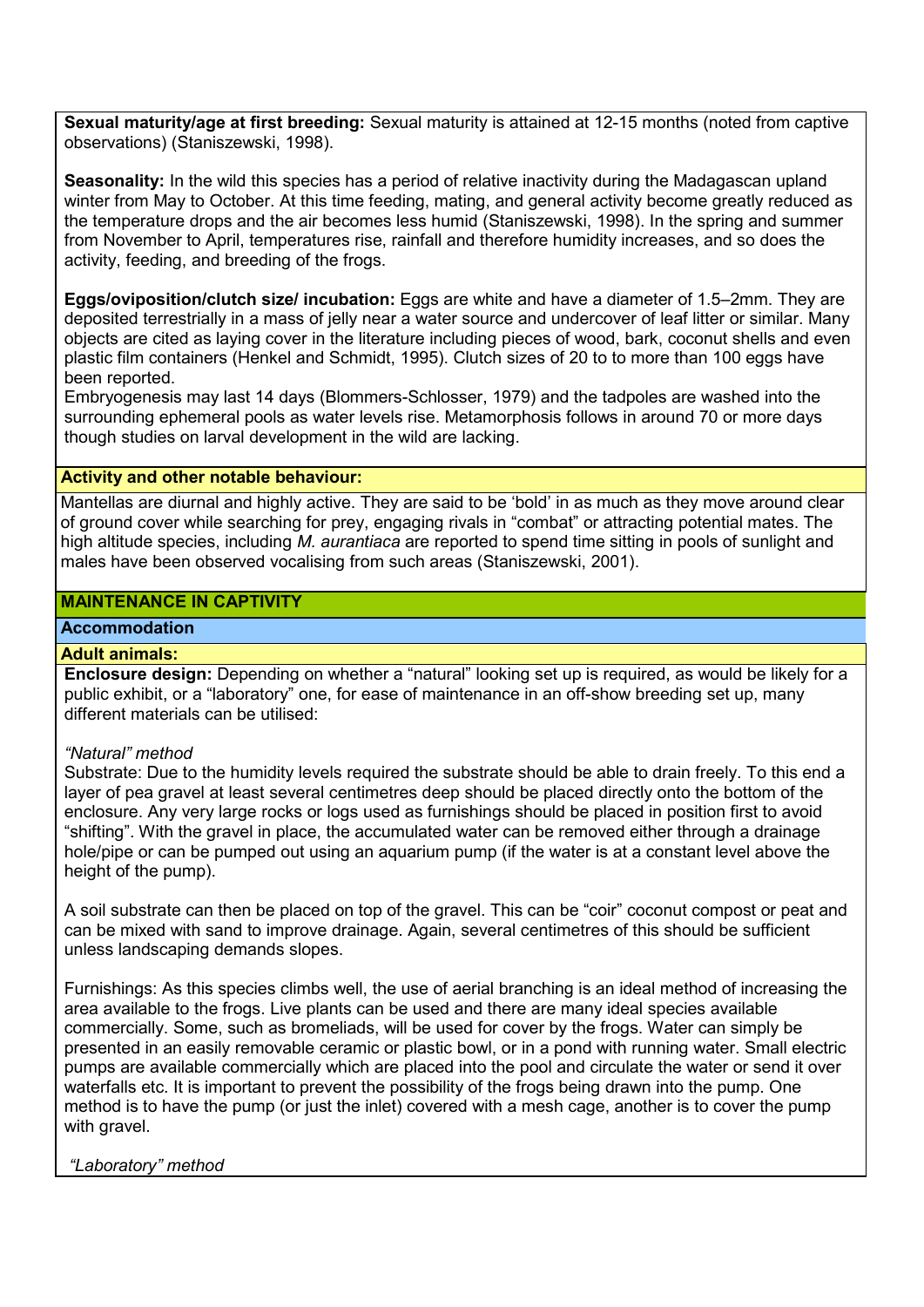Substrate: Kitchen towels, sponge matting or similar non-toxic materials can be used to cover the floor of a laboratory-type set up. This provides a certain ease of maintenance, allowing easy and frequent removal and replacing (in the case of the towels) or cleaning (in the case of the sponge), thereby preventing a build up of faecal material.

Furnishings: In this method also, potted live or artificial plants, rocks and pieces of wood can be used to break up the monotony of the landscape, allowing the frogs to establish territories, thereby encouraging breeding behaviour.

 **Enclosure dimensions:** Depending on the size of the colony to be housed, a range of sizes of enclosures can be used. A vivarium measuring about 30x30x30cm will house a group of 3-4 individuals and one of 90x80x60cm would be suitable for a colony of up to 20 animals. These are *guidelines* and the use of furnishings and provision of streams and pools will affect the numbers that can be kept together successfully.

This species should be provided with sufficient space to develop and defend territories, however as immature animals display little territorial behaviour they can be housed at higher densities than adults.

**Temperature regime:** Because *M.aurantiaca* lives at altitudes of around 900m temperatures should not exceed 24˚C for extended periods of time. Although captive bred specimens are said to be able to tolerate *slightly* higher temperatures, perhaps one or two degrees, this is not recommended.

A seasonal temperature range should reflect the weather patterns that the frogs experience in the natural range. Temperatures ~0.5 m above ground in shade within Analamazaotra Forestry Station (near *M. aurantiaca* habitat at Torotorofotsy) rarely exceed 28°C or fall below 11°C (Edmonds pers. obs.) In captivity, a recommended temperature range is:

Summer range; November – April 18-24˚C Winter range; May – October 15-20˚C.

**Humidity/rainfall:** Summer humidity should range between 80 - 90%. To achieve this, the enclosure should be misted at least twice daily. A system of running and standing water in the vivarium will also help maintain a high humidity. During the cooler period humidity levels can be allowed to drop down to around 70% or lower. However as this is period of dormancy for the frogs it is essential to ensure that no part of

 the enclosure is allowed to dry out completely. Because the environment provided is also ideal for potentially harmful bacteria and fungus, effective ventilation is a priority. A combination of air vents and low powered fans can be used for this purpose but a balance must be found between humidity, temperature and ventilation.

**Photoperiod:** A regime of 14hrs light and 10hrs dark in summer, switching to 10hrs light and 14hrs dark for winter should be effective.

NB: Seasonal changes in climatic conditions should initiate reproductive behaviour in mature specimens. It is recommended that rather than suddenly change from summer to winter ranges, the temperatures, humidity and photoperiod should all be gradually adjusted over a span of several weeks through October so that by the end of that month summer conditions are established and *vice versa* in April.

# **Recent metamorphs:**

 Recently metamorphosed and juvenile mantellas are best housed in simple accommodation, akin to the 'laboratory method' described above. However, owing to their small size they are particularly prone to dehydration and therefore shallow layer of damp compost and/or sphagnum moss is preferential to paper

towels (which may dry quickly). Water bowls should be suitably shallow to allow ease of entry and exit.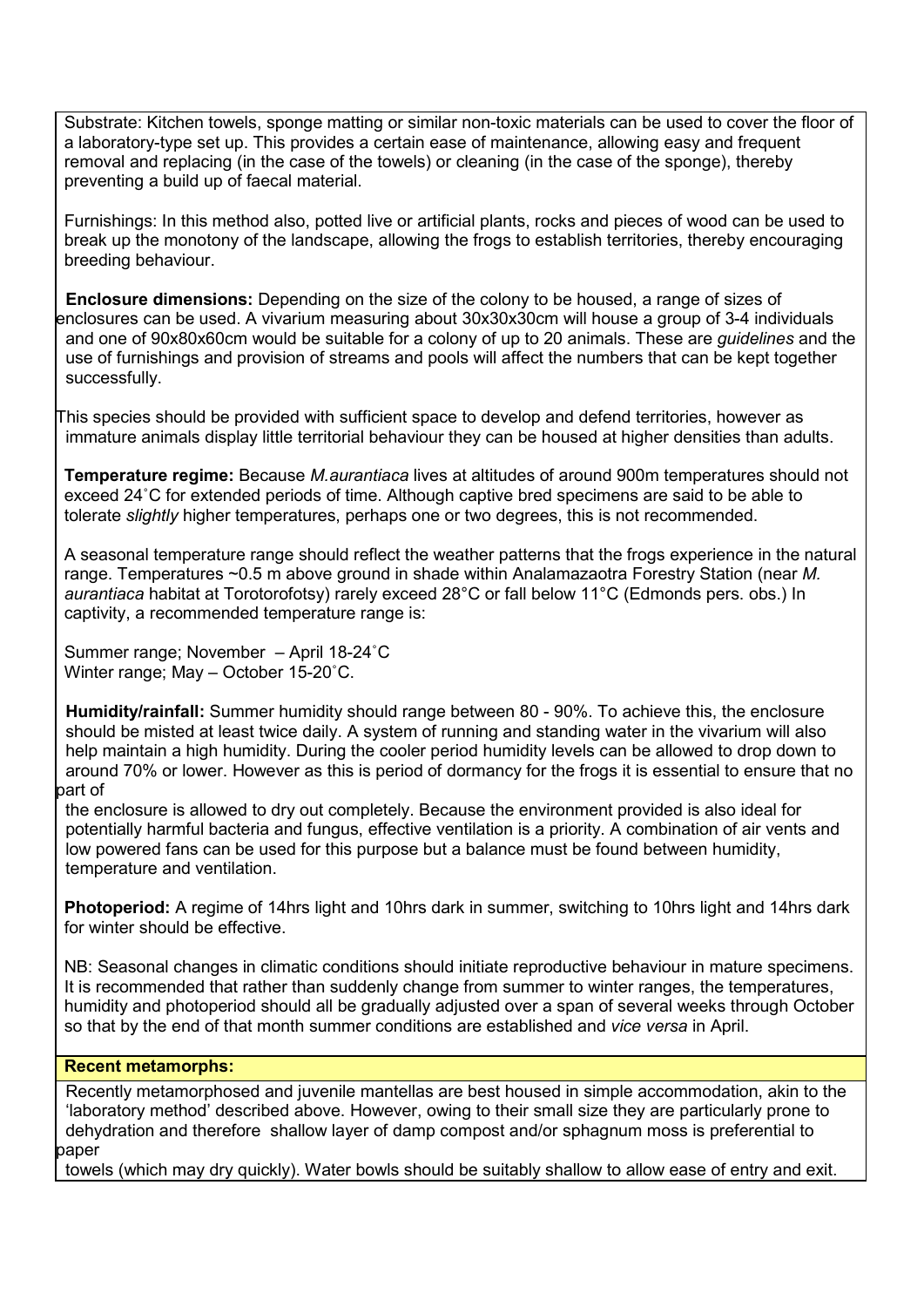It essential that sufficient retreats are made available for all froglets to hide but that these should be easy to move, clean and replace to monitor animals well being and maintain hygiene.

#### **Larvae:**

 Tadpoles are best housed communally with their clutch mates. Simple glass or plastic aquaria with a few plastic plant leaves or broken pots for cover and a water depth of 3-5cm suffices. Substrate is not necessary but a shallow layer of typical aquarium gravel can facilitate trapping of faeces and detritus and therefore enhance water quality.

## **Life-support details:**

 Complex life support is not usually necessary unless very large numbers of larvae are being reared. In general, RO or rainwater (i.e. soft water), oxygenated with an air-stone, and receiving a 50% water change on regular basis is sufficient. See 'Care of eggs and larvae' below.

If a large number of larvae will be raised, and staff servicing time is limited, installing an internal or external mechanical and biological filter to the aquarium will significantly reduce the intensity of husbandry required.

## **Diet**

## **Food items:**

**Adult:** In captivity the staple diet is cricket nymphs of various species (*Acheta assimilis*, *Acheta domestica* and *Gryllus bimaculatus*) which are available commercially and fruit flies (*Drosophila melanogaster*). If care is taken with regards to the presence of pesticides and other potentially harmful substances, other small invertebrates such as aphids and springtails can be collected seasonally to vary and supplement the diet. The decision to use these collected foods will have to be weighed against the possibility of introducing parasites or even potential predators.

The prey is dusted with a multivitamin powder such as Nutrobal<sup>TM</sup> or Repton<sup>TM</sup> once or twice weekly for adults more often for juveniles and gravid females.

**Recent metamorphs and juveniles:** Springtails (*Collembola* spp) are essential for the successful rearing of the tiny mantella metamorphs. These should be raised on a good calcium rich diet and as soon as the frogs are large enough they should be 'weaned' onto the standard adult diet.

**Larvae:** Tadpoles can be fed on a mixture of tropical fish flake (Aquarian), spirulina algae tablets (*Acidophilus*) and cuttlefish bone, powdered and mixed in roughly equal parts.

#### **Feeding method:**

**Adults:** Once the frogs are familiar with their surroundings prey can be offered at "feeding stations", i.e. shallow dishes containing the food can be presented to the frogs regularly at the same location. This method of feeding gives the keeper the opportunity to regularly assess the condition and number of the animals and also, in the case of public exhibits, has the benefit of encouraging the animals to appear in areas where they can be observed with ease.

**Larvae:** The tadpole diet can be sprinkled on to the water surface, which is then agitated until the diet sinks to the bottom, where it is grazed by the larvae. Alternatively the powder can be mixed with distilled water to form a thick paste which sinks when dropped into the aquarium.

## **Reproduction**

#### **Social structure:**

Although it is not unknown for pairs of *M. aurantiaca* to breed successfully, it is unusual and like many species of anurans it is thought that vocal and physical competition between males may be a trigger for female acceptance. For this reason the smallest recommended social structure is 2:1. In larger groups,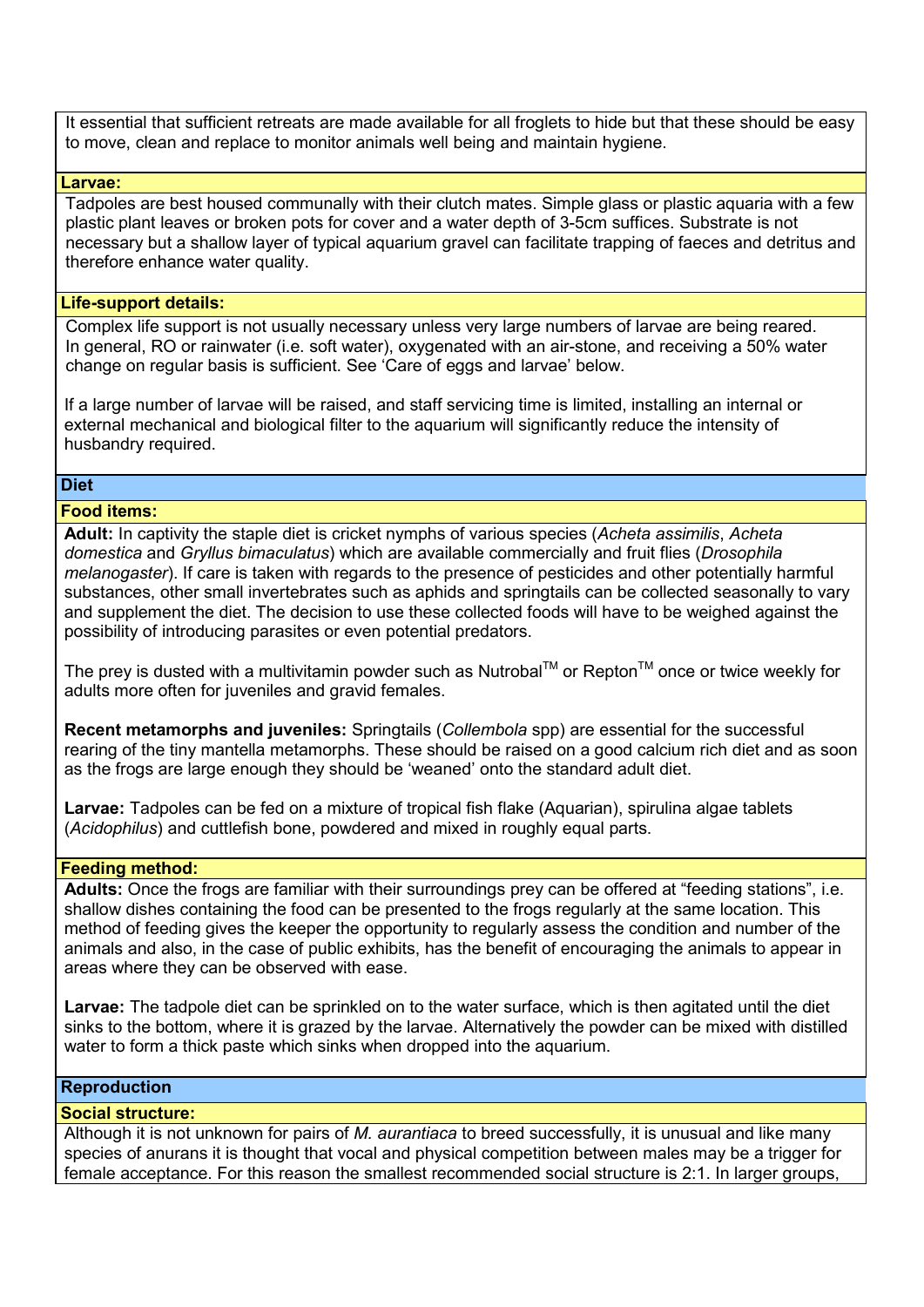as long as several healthy adult males are present the actual sex ratio becomes less important.

## **Courtship and spawning:**

Mature males (and to a lesser extent females) establish territories. In the case of males this is often around a prominent calling site such as a rock or a mound. When a female accepts a male she leads him to a nesting site which is usually hidden from view under leaf litter, in a crevice, under a rock, or similar dark and humid location.

At ZSL, frogs are housed in a natural type vivarium with bark, leaves and coconut shells provided as potential breeding sites. These have so far been ignored apart from use as a shelter. Instead the frogs have burrowed into the layers of cushion moss and laid eggs directly onto the underlying peat.

Amplexus is said to be brief, if it occurs at all, and the result is a clutch of eggs numbering from 20 to over 100. The female usually leaves soon after ovipostion while the male stays to continue fertilising the eggs. It is reported that fertilisation can be delayed by up to 48 hours (Staniszewski, 1998).

#### **Care of eggs and larvae:**

**Eggs:** The eggs can be left *in situ* while they develop and then removed to a rearing tank prior to hatching. Alternatively the spawn can be removed by gently rolling the clump onto a plastic tea spoon. It is then transferred to the rearing accommodation and placed on a platform of wet moss above a body of shallow water (4 to 6mm is sufficient). Incubation lasts around 10-14 days or less at a temperature of 20-  $24^\circ$ C.

At term, hatching can be induced by mimicking rainfall by gently pouring water over the egg mass. Once the first few tadpoles have emerged it is usually fine to immerse the mass in the water where the rest should wriggle free.

**Larvae:** The tadpoles can be kept in filtered and aged tap water, rain water, reverse-osmosis water or mineral water which should be gently aerated with a pump and airline to prevent the water stagnating. Entire clutches can be reared as a group as there appears to be no cannibalism, however there is notable differences in the growth rates of the larvae reared this way. If it is necessary to rear as many as possible from a particular clutch then it could be advantageous to split them into smaller groups or even keep them in individual containers, though this would undoubtedly be more time consuming. Daily siphoning to remove debris such as uneaten food and faeces is essential. The water thus removed should be replaced with fresh.

Development to metamorphosis can take from 56 days to more than 90. Small pieces of bark or rocks should be added as larvae grow their front legs and the froglets removed as they emerge. Alternatively, the entire aquarium can be placed on an incline with 60% water and 40% land area.

## **Other details:**

I

## **Handling and transport:**

Because of their small size, mantellas are delicate and should be handled only when absolutely necessary and then with great care and wet, gloved hands.

When being transported they should be packed into plastic cartons with sufficient air holes, the type used for invertebrate live food are ideal, and cushioned with damp moss or damp toxin free paper tissues. This is to prevent desiccation and injury during transport.

All transportation should conform to the Welfare of Animals during Transport Order 1994, and IATA regulations if being transported by air. An 'Animal Transport Certificate' should accompany the animals during their journey and their containers should in no way compromise their welfare.

All movements across international borders will require CITES permits and health certificates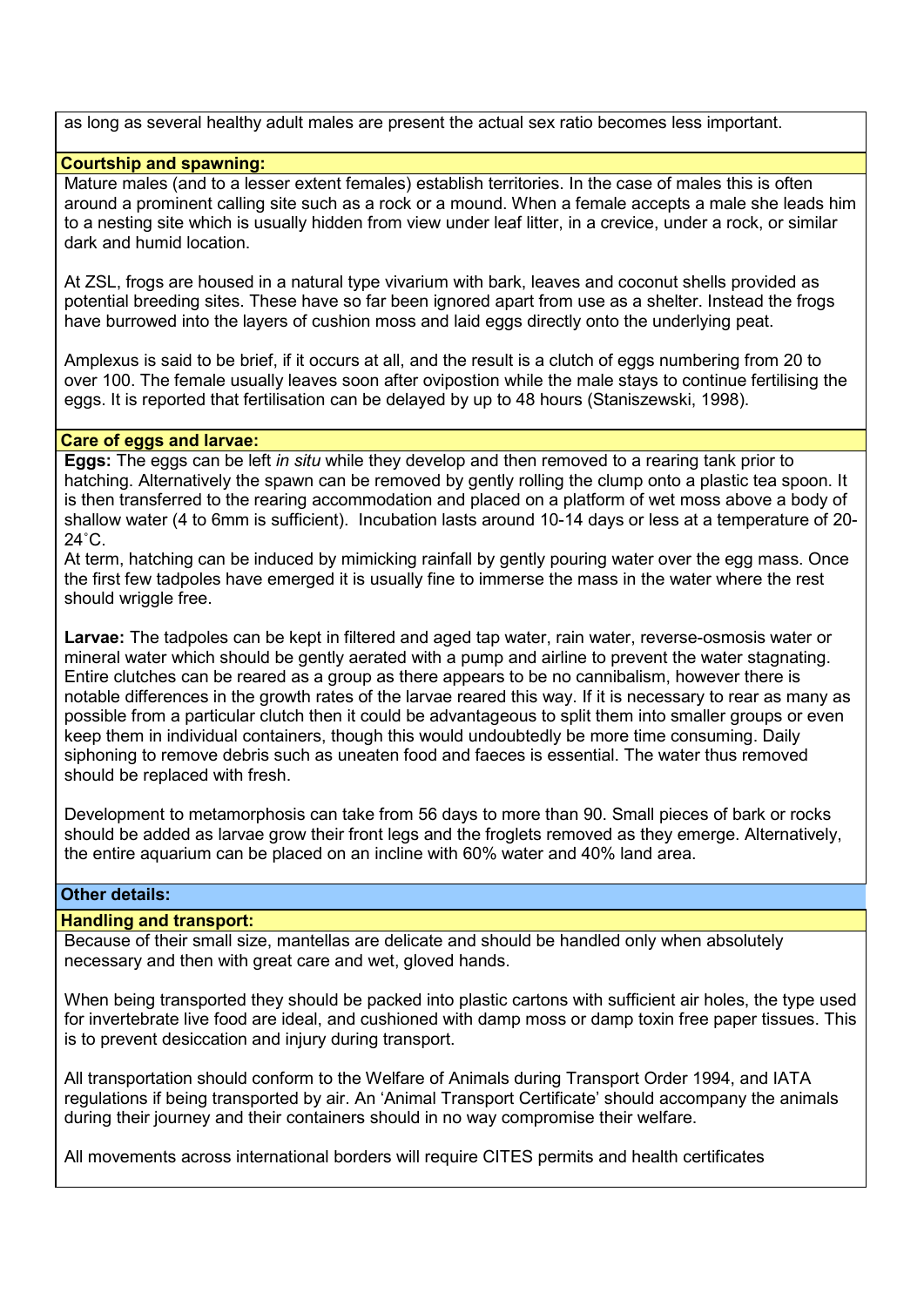**Population management:**

#### **References**

#### **Unpublished reports and bibliography:**

**Blommers-Schlösser, R.M.A** (1979): Biosystematics of the Malagasy frogs 1. Mantellinae (Ranidae); Beaufortia 29(352): 1-73

**Glaw, F. and M. Vences** (1994): Field guide to the Amphibians and Reptiles of Madagascar. Moos Druck, Leverkusen and FARBO, Koln.

**Henkel, F. and W. Schmidt** (1995): Amphibians and Reptiles of Madagascar and the Mascarene, Seychelles and Comoro Islands. Krieger Publishing Company, Malabar, Florida.

**IUCN** (2001): Global Amphibian Assessment, www.globalamphibians.org

**Jovanovic, O. and M. Vences** (2010): Skeletochronological analysis of age structure in populations of four species of Malagasy poisonous frogs, genus *Mantella*. Amphibia-Reptilia 31 : 553-557.

**Mocquard, F.** (1900): Nouvelle contribution a la faune de Madagascar. Bull. Soc. Philomath Paris 9(2): 93-111

**Rabemananjara, F., Bora, P., Razafindrabe, Tr., Randriamitso, E., Ramilijaona, O.R., Raminosoa, N.R., Rakotondravony, D., Vieites D., and M. Vences** (2008):Rapid assessments of populati on sizes in ten species of Malagasy poison frogs, Genus *Mantella*. pp. 253-264. In: A Conservation Strategy for the Amphibians of Madagascar - Monografi e XLV. F. Andreone, H. Randriamahazo, Eds. Museo Regionale di Scienze Naturali, Torino.

**Randrianavelona, R., Randrianantoandro, J. C., Rabibisoa, N., Randrianasolo, H., Rabesihanaka, S., Randriamahaleo, S. and R.K.B. Jenkins** (2010a): Stratégie de Conservation de l'Espèce *Mantella aurantiaca* (grenouille dorée) 2011-2015.

**Randrianavelona, R., Rakotonoely, H., Ratsimbazafy, J., and R. K. B. Jenkins** (2010b): Conservation assessment of the critically endangered frog *Mantella aurantiaca* in Madagascar. African Journal of Herpetology 59(1): 65-78.

**Raxworthy, C. and R. Nassbaum** (2000): Extinction and extinction vulnerability of amphibians and reptiles in Madagascar. Amphibian and Reptile Conservation 2:15-23

**Staniszewski, M.(**1997). The proper classification of Mantellas. Reptilian Magazine, 5(5): 7-10

**Stanisewski, M**. (1998): The Golden Mantella Handbook. Neurergus Books, Kidderminster, UK.

**Staniszewski, M.** (2001) Mantellas. Chaimaira Buchhandelsgesellschaft mbH

**Vences, M., Glaw, F., and W. Böhme.** (1999) A review of the genus Mantella (Anura, Ranidae, Mantellinae); taxonomy, distribution and conservation of Malagasy poison frogs. Alytes 17(1-2): 3 – 72

**Woodhead, C., Vences, M., Vieites, D.R., Gamboni, I., Fisher, B.L., and R.A. Griffiths** (2007): Specialist or generalist? Feeding ecology of the Malagasy poison frog Mantella aurantiaca. Herpetological Journal 17: 225-236.

**Zimmerman, H., and P. Hetz.** (1992) Vorlaufige Bestandsaufnahme und Kartierung des gefahrdeten